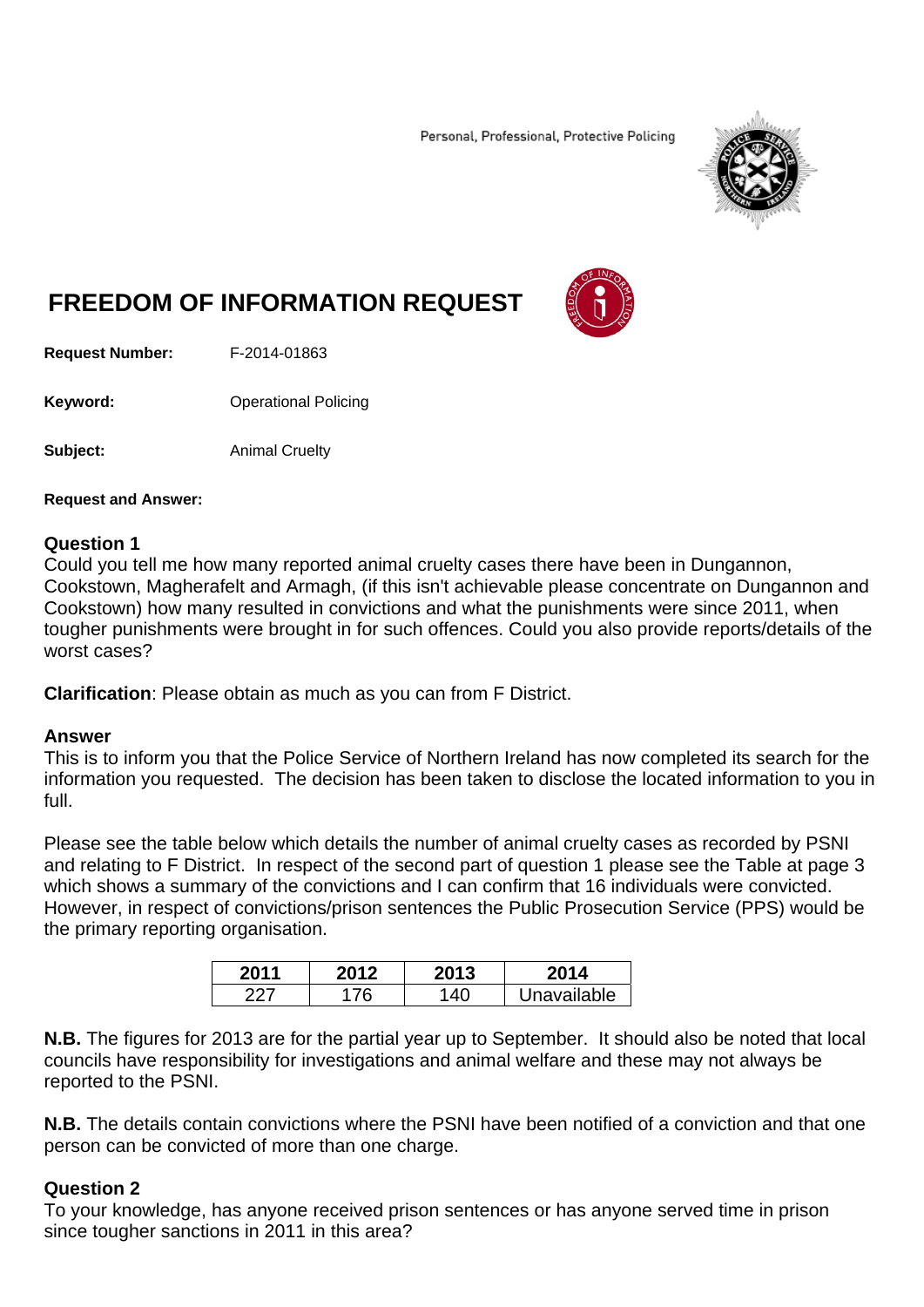### **Answer**

As noted above the primary organisation responsible for the recording of prison sentences is the PPS. Any information which may be held by the PSNI is not in an easily retrievable format and would require further analysis which would put the request overcost and so the PSNI have provided all the information it can within cost as requested in your clarification.

If you have any queries regarding your request or the decision please do not hesitate to contact me on 028 9070 0164. When contacting the Freedom of Information Team, please quote the reference number listed at the beginning of this letter.

If you are dissatisfied in any way with the handling of your request, you have the right to request a review. You should do this as soon as possible, or in any case within two months of the date of issue of this letter. In the event that you require a review to be undertaken, you can do so by writing to the Head of Freedom of Information, PSNI Headquarters, 65 Knock Road, Belfast, BT5 6LE or by emailing foi@psni.pnn.police.uk.

If following an internal review, carried out by an independent decision maker, you were to remain dissatisfied in any way with the handling of the request you may make a complaint, under Section 50 of the Freedom of Information Act, to the Information Commissioner's Office and ask that they investigate whether the PSNI has complied with the terms of the Freedom of Information Act. You can write to the Information Commissioner at Information Commissioner's Office, Wycliffe House, Water Lane, Wilmslow, Cheshire, SK9 5AF. In most circumstances the Information Commissioner will not investigate a complaint unless an internal review procedure has been carried out, however the Commissioner has the option to investigate the matter at his discretion.

Please be advised that PSNI replies under Freedom of Information may be released into the public domain via our website @ www.psni.police.uk

Personal details in respect of your request have, where applicable, been removed to protect confidentiality.